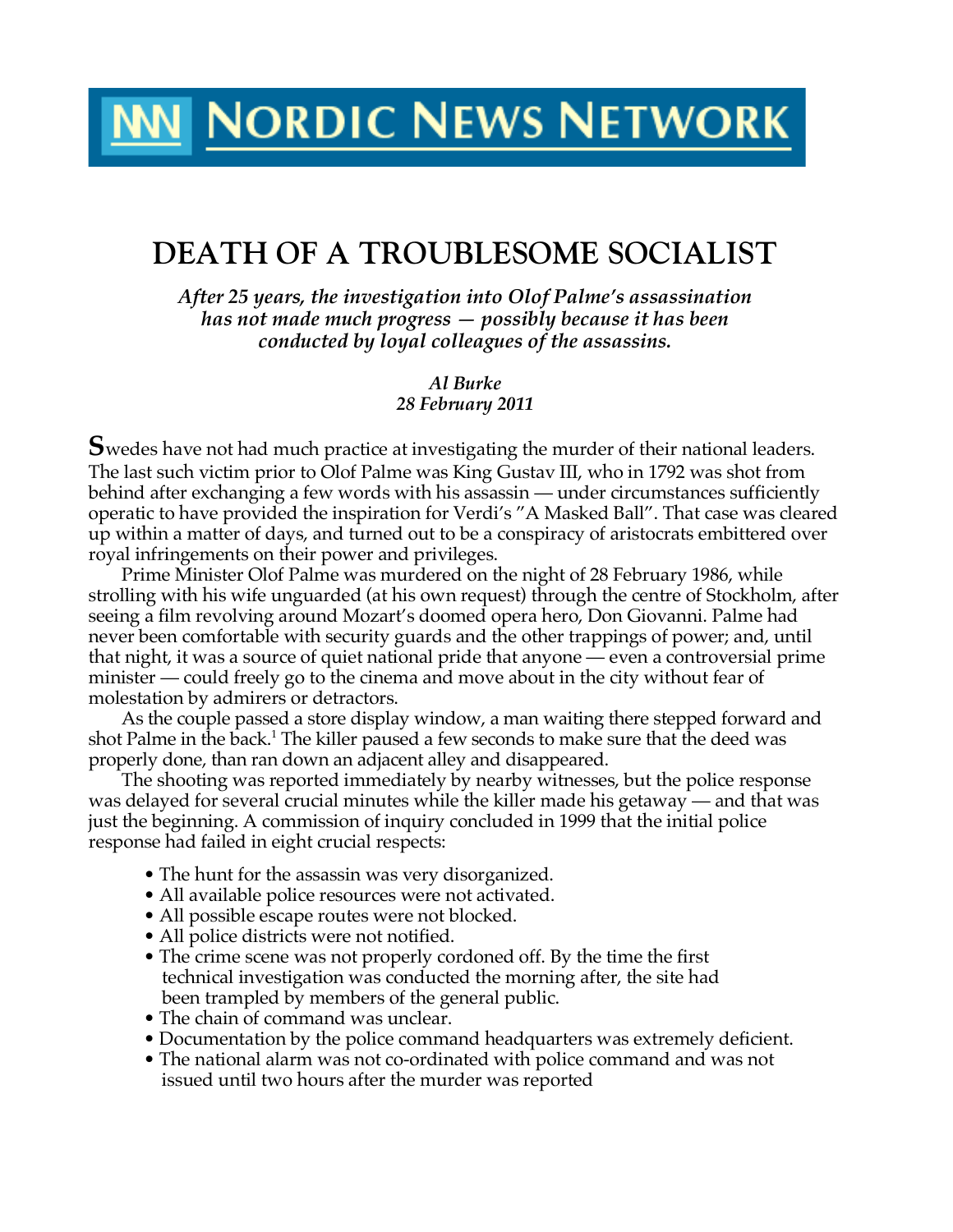

 *Photo: Al Burke* 

*Summer 2010. Looking toward the assassin's escape route, visitors place flowers on the spot where Olof Palme fell.*

In short, it was the start of a remarkably inept, unorganized and passive police investigation which after 25 years has failed to produce any significant results.

### *Dog's breakfast*

The first two years of the official investigation focused on a dog's breakfast of conspiracy theories — involving apartheid South Africa, Iran, Chile, the Croatian *Ustasha*, etc. — which rested on slender premises and were eventually dismissed as wild goose chases.

The investigation was led initially by Chief of Police Hans Holmér who, apparently on the basis of information provided by the Swedish Security Service ("SÄPO"), focused on Kurdish nationalists said to be furious at what they regarded as Palme's insufficient support for their cause. But the Kurdish theory led nowhere, while other intriguing possibilities were neglected or ignored. Holmér resigned from the investigation in February of 1987 and died in 2002. Subsequent evidence concerning his own movements in the city before and after the fatal shot have raised suspicions that Holmér may himself have been involved in a conspiracy of right-wing police to commit the murder (see below).

The investigators who succeeded Holmér eventually zeroed in on Christer Pettersson, an alcoholic with a criminal history that included manslaughter. Pettersson had all the earmarks of a classic "fall guy", and was found guilty of the murder in June of 1989. But that conviction was unanimously thrown out by an appeals court, due to the serious weakness of the evidence.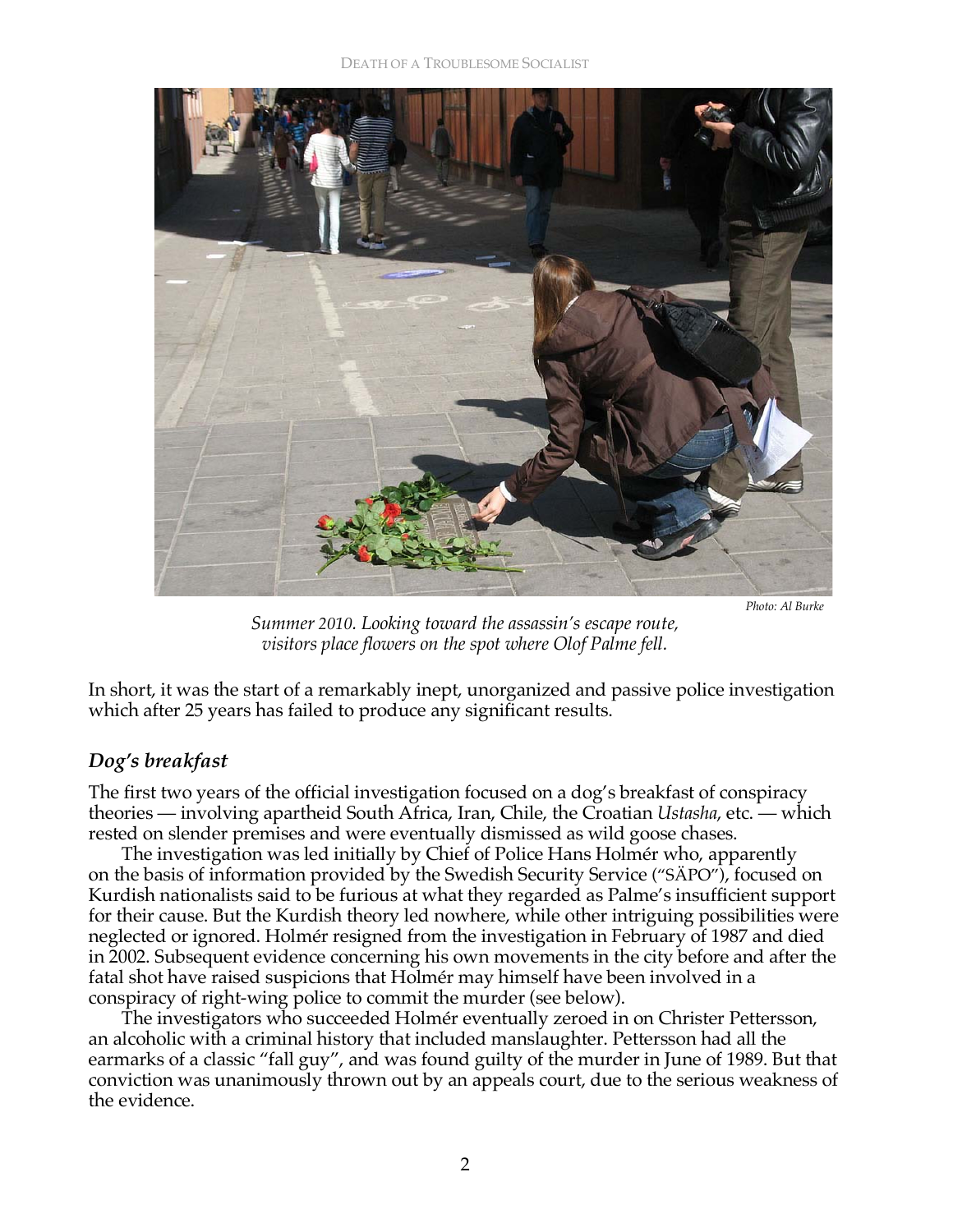The centrepiece of the case against Christer Pettersson was Lisbet Palme's identification of him as the man who had shot her husband. This she did on the basis of a *videotaped* line-up consisting of one paunchy and somewhat forlorn alcoholic, i.e. Pettersson, and eleven healthy policemen in good trim. Two of them had accompanied Mrs. Palme to the viewing, and she was told in advance that the main suspect was an alcoholic. Immediately upon seeing the line-up, Mrs. Palme exclaimed, "Yes, it's clear which one is the alcoholic!"

It was, indeed, quite clear. In subsequent tests with subjects who were unfamiliar with the case, but given the same information that had been supplied to Lisbet Palme, up to 80 per cent were able to pick out Christer Pettersson as the suspected gunman.

Despite the fiasco with Pettersson and the previous interest in conspiracy theories, the chief investigators declared that the murder must have been committed by a lone gunman on the grounds that, "If there had been a conspiracy, it would have come to light by now".

The reasoning capacity reflected in that comment may explain why they continue to nurture the belief that Christer Pettersson, who died in 2004, was the murderer. As recently as 22 February 2011, current chief investigator Sten Edqvist noted that, "There was of course much that pointed to Christer Pettersson. The fact remains that he was convicted once, and Lisbet Palme is 100 per cent certain that it was he."

#### *Perish the thought*

Meanwhile, there has been an evident reluctance or unwillingness to energetically follow up a number of other interesting leads, including many which appear to implicate certain individuals among the police and the security agency charged with protecting the prime minister. The possible involvement of the C.I.A. was disposed of by telephoning the F.B.I. in Washington and requesting that virulently anti-communist sister-agency to look into the matter.

Indications that right-wing Swedish police may have been involved are especially numerous and suggestive. But Hans Ölvebro, who led the investigation from 1988 to 1997, expressed what appears to be a well-entrenched attitude when he declared: "That is the one theory which I refuse even to consider."

Ölvebro also said he found it difficult to believe that the C.I.A. would have any motive to get rid of Palme, partly because his successor, Ingvar Carlsson, posed the same sort of threat to U.S. interests — a preposterous conclusion on both counts, whether based on ignorance, stupidity or wilful intent to mislead.

Such statements appear to characterize Ölvebro's approach to his task. After watching a 1995 TV programme in which he attempted to justify his group's lack of results with a staggering display of investigatorial sloppiness, dithering and negligence, a senior detective sighed in dismay, "One is ashamed to be a police officer!"

Despite all this, and after 25 years of meagre results, police are still in charge of the investigation, and still free to prevent others from gaining access to vital information relating to the case.

Inevitably, the investigative vacuum has been filled by a number of engaged citizens who are routinely dismissed by the police, the mainstream media and other pillars of the establishment as "amateur sleuths".

It is true that, as usual in such contexts, the quality and credibility of the volunteer efforts vary widely. But many of those who have devoted time and effort to studying the Palme case have impressive backgrounds in academia, the media, the military and other fields; and they are, demonstrably, at least as competent as the official investigators who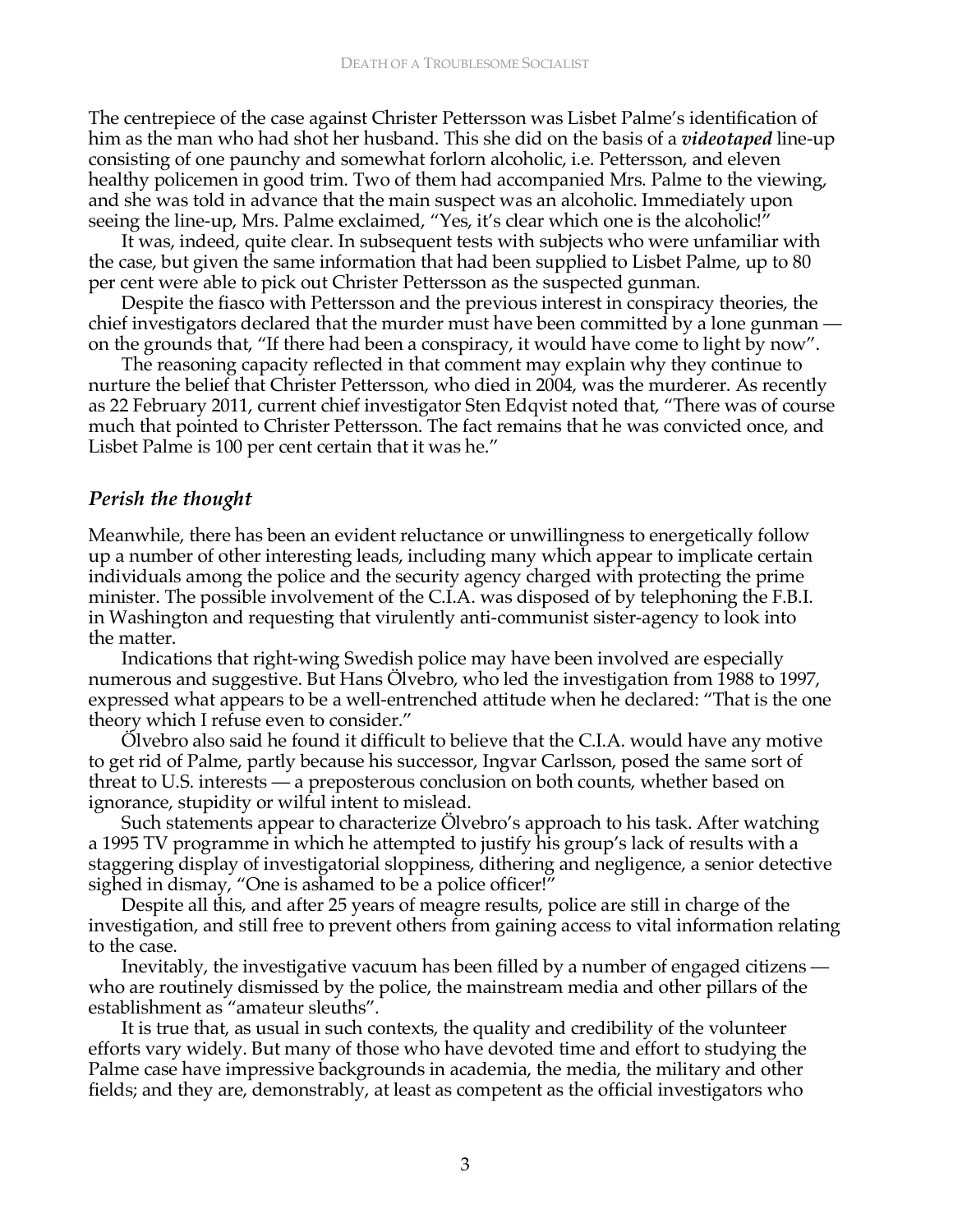have devoted their seemingly minimal efforts to chasing phantom Kurdish assassins and reminiscing about Christer Pettersson, while refusing to consider important leads.

#### *Daring accusation*

Perhaps the most industrious and persistent of all the volunteer investigators has been Sven Anér, a retired journalist with long experience at Swedish Public Television and *Dagens Nyheter*, the country's two most influential news media.

For most of the past 25 years, Anér has published a newsletter (originally in print, now in blog form) with news and analysis of the Palme murder and related matters. Despite his solid credentials and the evident value of his labours, Anér and others like him have been largely ignored and quite often ridiculed by the mainstream media, which themselves have devoted comparatively few resources to the case.

A similar sort of response has been the result of Sven Anér's decades-long struggle to pry key items of classified information about the case from police investigators, SÄPO and other authorities. Most of his requests have been rejected, or approved but with crucial bits of information blacked out.

In late 2010, however, reporter Olle Minell of the left-wing journal *Proletären* was granted several previously classified documents which lend credence to the theory that a group of right-wing police, perhaps together with some military personnel, carried out the assassination. Several individuals are mentioned and one in particular has been tentatively identified as the likely assassin on the basis of close observations by two young women. His name is Anti Avsan, a police officer at the time of the murder and currently a member of the Swedish parliament for the Conservative Party.<sup>2</sup>

The recently declassified documents provide strong support for the theory of police involvement which Sven Anér and others have developed over the years. But to date, there has not been any discernable reaction from official sources or the mainstream press. That non-response has prompted Sven Anér, now 89 years old, to formally accuse Anti Avsan of the assassination. In a letter to Sweden's Attorney General date 12 February 2011, challenges the Attorney General to either start proceedings against Anti Avsan or charge Anér for making a false accusation. In either case, it would be necessary to release additional classified documents in order to confirm or disprove the accusation against Avsan.

As of today, 28 February 2011, Sven Anér has not received a reply from the Attorney General. Nor does it appear that Anti Avsan has publicly responded to the accusation. He has, in any event, not replied to an invitation to comment that was submitted in preparation of this article.



*Photo: Sveriges Riksdag Anti Avsan*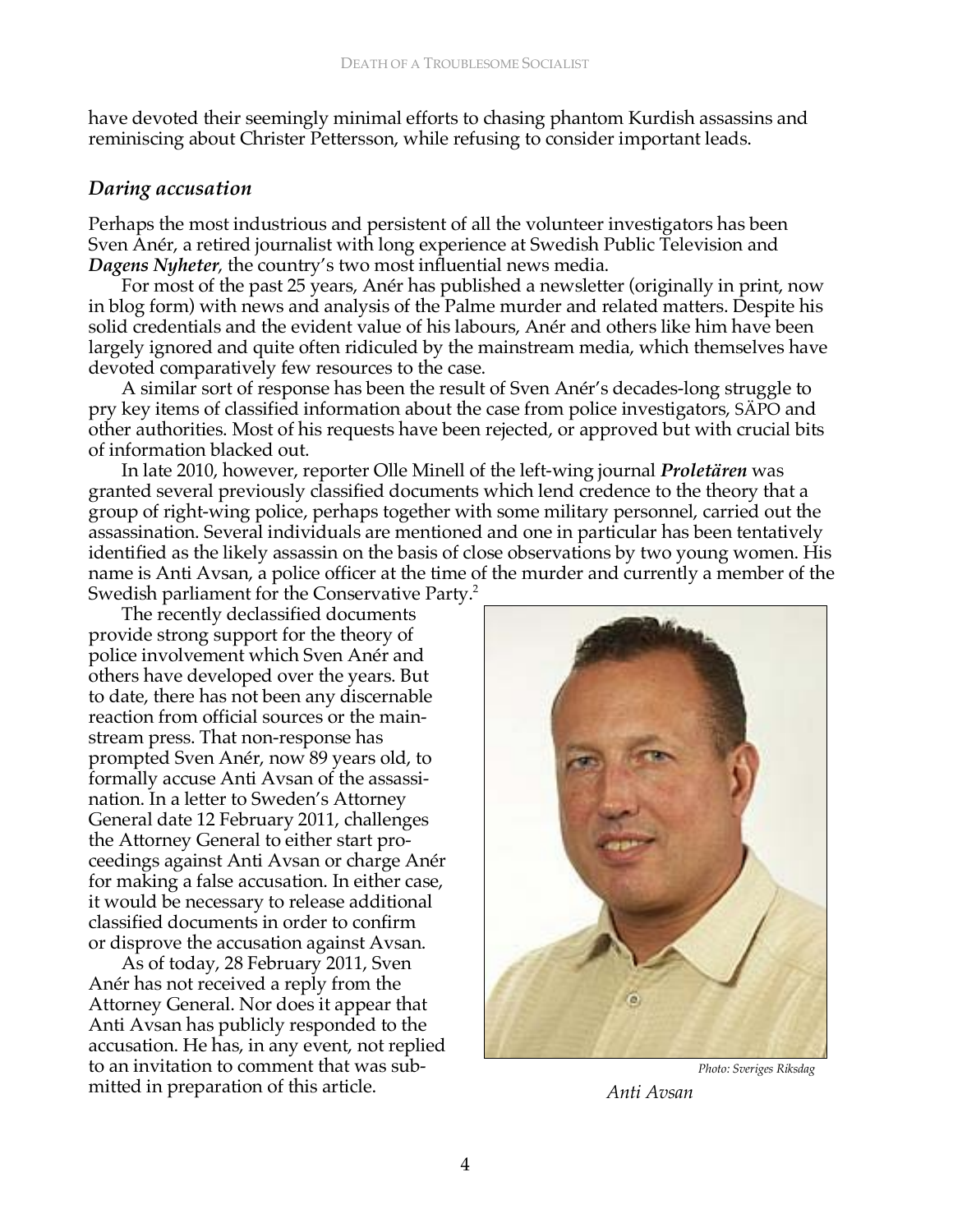It is not inconceivable that official Sweden and the mainstream media will deal with the accusation against Avsan and his alleged accomplices by "killing it with silence", a common and usually effective Swedish method for disposing of disagreeable questions.

## *Systematic negligence*

The most exhaustive and meticulous study of official negligence to date was published in 1995 by the brothers Kari and Pertti Poutiainen, physicists who applied their scientific method to the available information. Entitled I*nuti labyrinthen ("Inside the Labyrinth"),* their study reveals a pattern of astonishing blunders, destruction of vital evidence and violations of routine procedure by both the police and the security service, all of which had the effect of facilitating the assassin's escape and hindering the subsequent investigation.

Such a pattern of behaviour might possibly be excused, in part, if the Swedish agencies in question were known to be habitually inefficient, or had been seized by a collective panic that lasted several years. But there is scant basis for any such explanation.

The Poutiainen brothers could draw no firm conclusions about the actual murder: The systematic confusion and negligence which they document has rendered a solution of the murder unlikely. But they do have strong suspicions about which interests had the necessary means, opportunity and, above all, motive to assassinate Olof Palme.

They note that Palme was one of four Social Democratic national leaders deemed especially troublesome by the international anti-communist crusade. Three of them were abruptly removed from power during the 1970s through the intercession of the C.I.A. and/or co-operating national intelligence agencies: Harold Wilson in England, Willy Brandt in Germany, and Gough Whitlam in Australia.

In the case of Olof Palme's assassination, the United States has been the elephant in the living room that prudent souls decline to mention.

*Olof Palme was at the same time one of the most admired and most hated public figures in modern Swedish history. The hatred was especially intense among doctrinaire anticommunists who objected to his support for Vietnam and other victims of U.S. aggression. Here, Palme marches in a 1968 demonstration against the war in Stockholm, alongside the visiting Vietnamese ambassador to Moscow.*

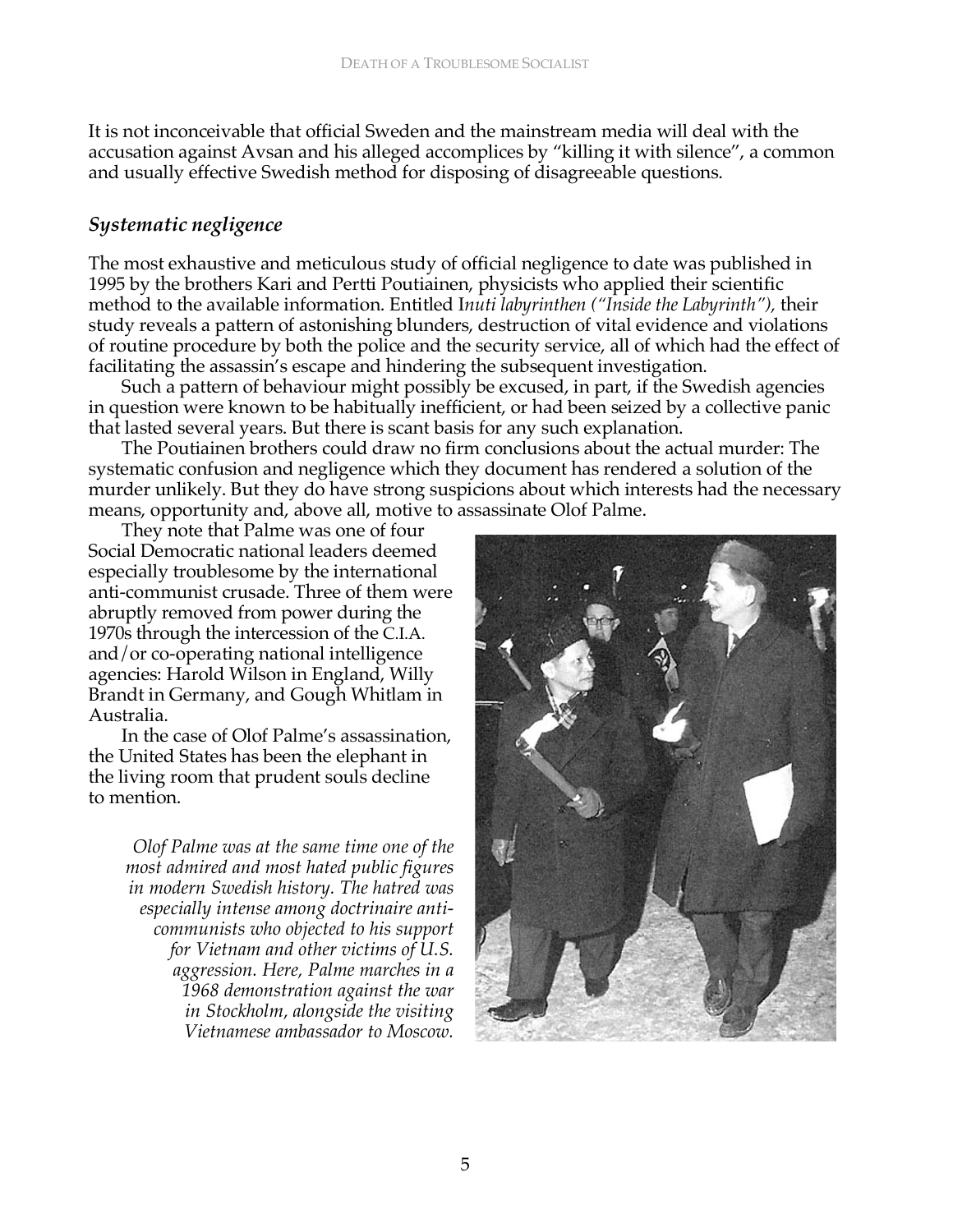Commenting upon Jan Bondesson's book on the subject, *Blood on the Snow*, veteran Swedish journalist Anders Leopold has observed: "The possibility that George Bush, at that time Vice President of the United States, might have acted through the C.I.A. and sister organizations in Chile and South Africa, is not mentioned in the book. Just as Swedish editors and correspondents in the U.S. do not dare to discuss the United States' possible role in the murder of Palme, Bondesson knows that if he did so in a book, his days as a teacher at Cardiff University would soon be over."3

However, despite the U.S. government's well-documented, intense displeasure with Olof Palme ("that Swedish asshole" in Richard Nixon's terminology), there was probably no need for it to become directly involved in any plot to assassinate him. The superpower's ideological soulmates among the Swedish population were more than sufficient in number and in animosity to perform the deed on their own initiative.

That applies not least to various elements of the police, the intelligence agencies and the military — the navy, in particular. Just weeks prior to the assassination, for example, twelve naval officers published a virulent attack on Palme in *Svenska Dagbladet*, accusing him of a treasonous failure to defend the nation against the looming threat of the Soviet Union. Political leaders have been killed for lesser offences to the sensibilities of wrathful creatures that have worked themselves into a state of fear and loathing.

*"Palme's death is an insignificant parenthesis in world history, and in Sweden it is probably only Social Democrats who mourn that conceited character. As for me, I smoked a cigar in a haze of euphoria on March 1st 1986 to celebrate Sweden's liberation from its Communist dictator."*

*— Marie Lennerljung, Conservative politician4* 

#### *Rising star extinguished*

In addition to those noted above, several other theories of the motives involved continue to be pursued by various enthusiasts. Among the chief suspects are: the racist government of South Africa, incensed at Palme's key role in the global campaign against *apartheid*; international arms merchants, anxious that Palme was about to disclose unsavoury aspects of a lucrative deal for the sale of weapons to India by the Swedish manufacturer, Bofors; Chilean fascists, financed by the C.I.A. and angered by the Palme government's warm welcome to thousands of refugees from the Pinochet coup and dictatorship; etc.

Based on selected elements of the available evidence and varying levels of speculation, each of these theories possesses a degree of plausibility, especially when alternatives are dismissed or ignored. What they lack, thus far, is the large and seemingly consistent accumulation of specific details that have been documented by the Poutiainens and others. During the sixteen years that have passed since the publication of their book, which has become a standard reference for other researchers, little has emerged to alter their assessment.

"'We feel that the analysis is just as accurate and relevant today," says Pertti Poutiainen. "Of course, one could always adjust a few details here and there. But nothing has come to light during the intervening years that would necessitate a major revision."

In the book, the Poutiainens observe that, "When Palme was murdered, he had just won his second election of the new decade, and his international reputation and authority had never been greater. His star in world politics had not yet passed its zenith, but was still clearly on the rise.… It cannot have been especially encouraging to the spycatchers —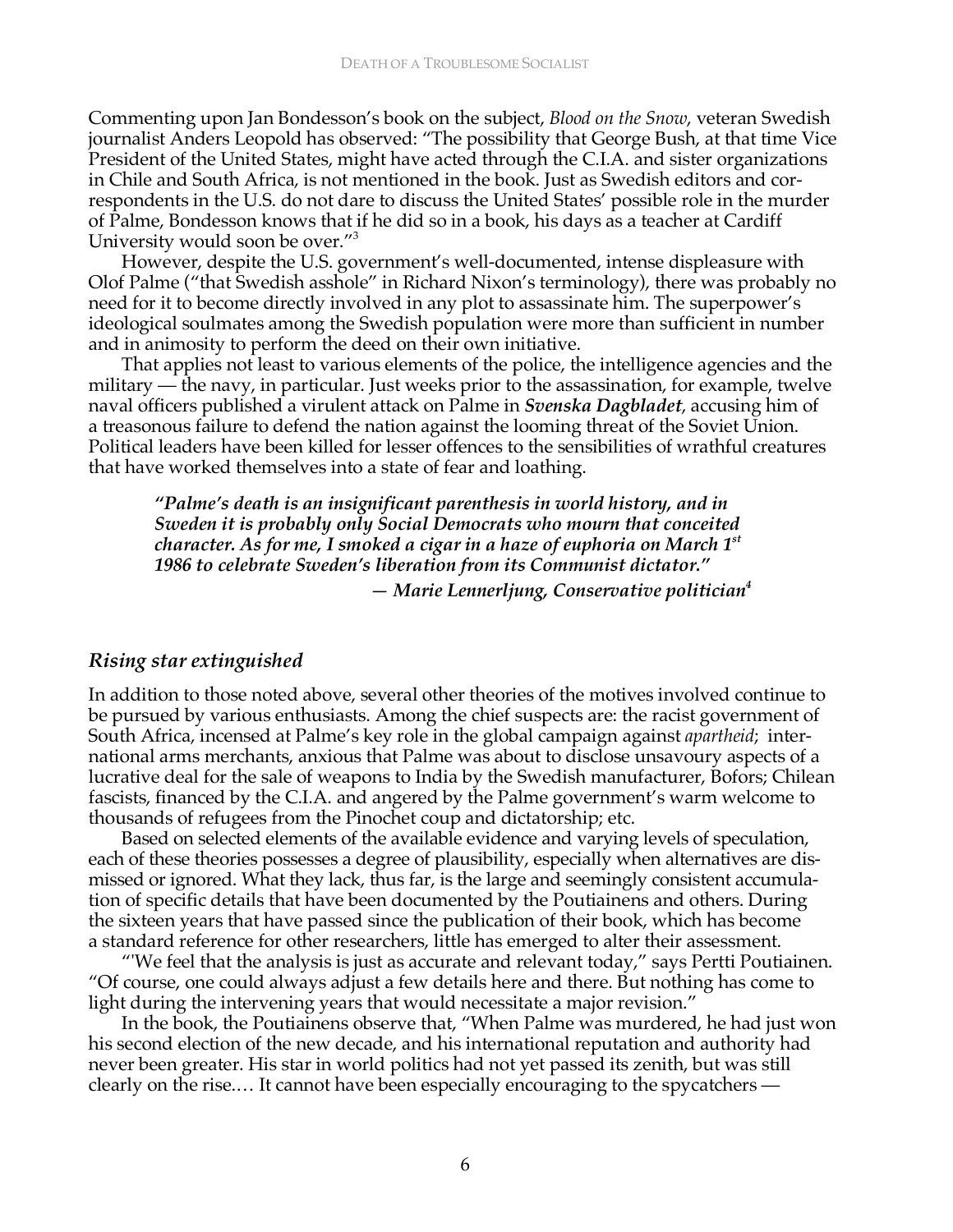

 *Photo: Al Burke* 

*Located in a churchyard just a stone's throw from the murder site, Olof Palme's simple grave reflects the lack of pretension with which he lived his extraordinary life.* 

obsessed with the idea of pushing back world socialism, in the spirit of Ronald Reagan to see the most 'dangerous' socialist of them all, Olof Palme, spreading unimpeded his 'anti-American' socialist message all over the world. Much would be gained in the battle against socialism if he were to disappear from the world political arena. (For example, the 'Marxist-Leninist' Sandinista regime in Nicaragua, with which the Reagan administration was obsessed, would thereby lose one of its most important supporters in the West.)

"There are three other important considerations, as noted previously:

- (1) Within the Swedish branch of the western intelligence complex, there was a well-known hatred of Palme.
- (2) It is impossible to get a clear picture of the secret service's activities during the night of the assassination.
- (3) The police failed to conduct an organized hunt for the killer during the night of the assassination.

"Given these facts, it is difficult to avoid the suspicion that, on a dark February night in Stockholm, Olof Palme was gunned down on the front lines of the Cold War."

\* \* \*